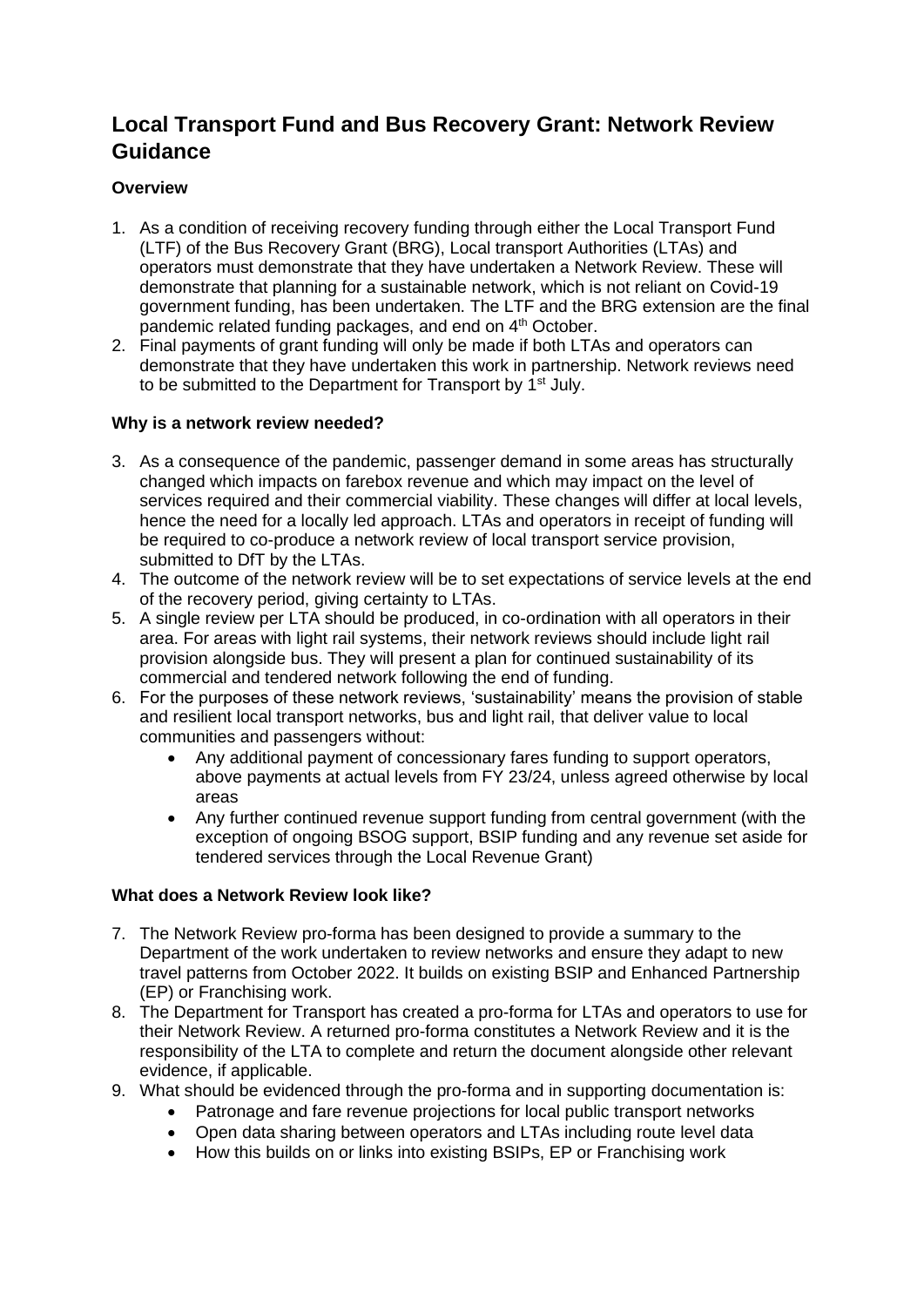- How the available data and knowledge has been utilised to plan for future network efficiency
- What consideration has been given to encouraging modal shift to public transport and proposals to grow farebox, concessionary patronage and other revenue
- Supporting evidence can include a copy of BSIPs, EP or Franchising work.

## **Step by step guide to completing a Network Review**

- 10. The pro-forma aligns with the step-by-step guide section, below. If the work has already been completed (e.g. as part of the EP process) then it should be referenced in the evidence section rather than completed again, unless it is necessary to do so.
- 11. The level of detail in the pro-forma is to be decided and agreed upon by LTAs and operators. The Department requires the returned pro-forma as confirmation that network planning has been undertaken and that the outlined steps have been considered. It does not need to see the granular detail of each area's network plan.

## Step 1: Agree scope of network which needs reviewing

- 12. LTAs and operators should assess their local networks and agree what should be included in their network review.
- 13. For those LTAs which have light-rail systems, these should be included at all stages of the network reviews for a holistic understanding of future provision.

## Step 2: Share Data

- 14. Given the close working between LTAs and operators going forwards under Enhanced Partnership or Franchising arrangements, the Department expects there to be cooperation in data sharing.
- 15. LTAs and operators must share data they have on patronage and other relevant information, such as foot fall and recovery in city centres or local areas, which will help understand the current situation.
- 16. The following, aligned to the 2017 Bus Services Act, can be considered a reasonable request by LTAs from operators:
	- The total number of journeys undertaken by passengers on the service in question
	- The number and types of passengers using the service (eg. Concessionary or youth pass holder etc)
	- The journeys made by those passengers
	- The types of fares paid and tickets used by passengers
	- The revenue received by the service. This can include revenue received by specific fare types or journeys undertaken at specific times of the day or week.
- 17. LTAs can request the data on routes they are interested in, to the level of detail they require as outlined above. In addition, DfT encourages open book data sharing, patronage and fare data as per the above bullets to be provided by service, route and stage (commercial and tendered) and a comparable data period pre-Covid so LTAs can understand demand and travel patterns before and during the pandemic.
- 18. Access to this data will be subject to Non-Disclosure Agreements being signed and a guarantee that the data will only be utilised for the intended purpose of Network Reviews.
- 19. By using the shared data LTAs and operators should agree a common understanding and shared set of assumptions (high, medium and low scenarios) of how they expect patronage to recover over the next 6-12 months.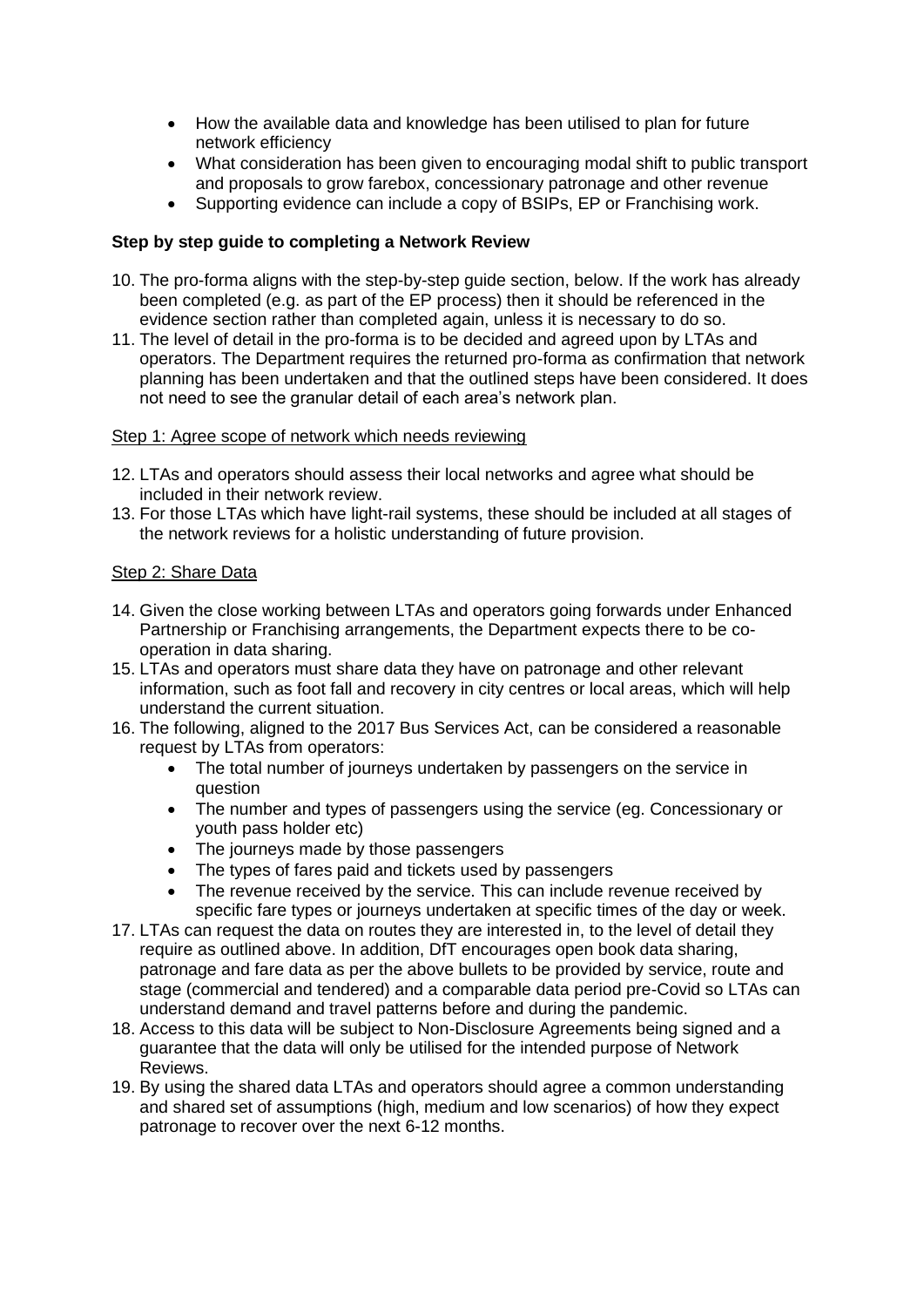#### Step 3: Share risks and mitigations

- 20. Identify shared risks that may impact on either patronage return or service levels and to what extent these should be considered as part of the network review. Recent examples include driver shortages and fuel price increases.
- 21. Operators should explain to LTAs what their mitigation plans are to address these risks if they are to materialise and identify how they will affect projections.
- 22. Regarding driver shortages, if these are directly leading to lower service levels, operators must, if requested, provide a clear plan of action for resolution and commitment to the LTA that when these shortages are resolved that service levels will be restored.

#### Step 4: Data used to forecast revenue on services

- 23. Using the data, scenarios and knowledge around risks and mitigations, the operators and LTAs should forecast revenue on services, on a route by route basis, using the patronage recovery assumptions developed in Step 2. Routes should be identified as either viable, marginal or non-commercial. Operators must share information around those that are deemed non-commercial and LTAs will have the ability to scrutinise any route in detail if necessary.
- 24. Operators should be prepared to share commercial information, including cost and revenue projections, on an open book basis across all routes. This can include historical information to demonstrate that the status of routes have changed as a direct result of the pandemic.
- 25. Any forecast data should take into account BRG funding and Bus Service Improvement Plan allocations.

#### Step 5: Agree route or service changes

- 26. Following revenue data assessments, LTAs and operators should agree where route or service changes are necessary. The cost and revenue data will allow decisions to be made about whether certain routes should be prioritised for tendering, and the associated costs.
- 27. Operators should comply with reasonable asks from LTAs which could include:
	- Optimising inter-modal services
	- Working with authorities via the Enhanced Partnership process to avoid over provision or duplication of services
- 28. When routes or service changes are identified, an agreed timetable for implementation should be agreed. If the change is made during the period of BRG funding, they must comply with the provisions of the scheme and can only be made if the operator and LTA agree that changes will not have a significant impact on patronage or on future demand for services.
- 29. If, as a result of the change, there is likely to be a demand scarring effect on other services in the area, then there must be alternative provision in place. It would be contrary to the objectives of this government's support to reduce long term demand through removal of a service.

#### Step 6: Work together to grow demand (throughout)

30. It is imperative that both LTAs and operators work together to grow patronage demand, including concessionary passholders, as much as possible during the recovery period. To assist with this, the Department is allowing LTAs to use their BRG allocations to run marketing campaigns, if they do not have services they wish to support with it (alongside operator's ability to use BRG funding for the same purpose).